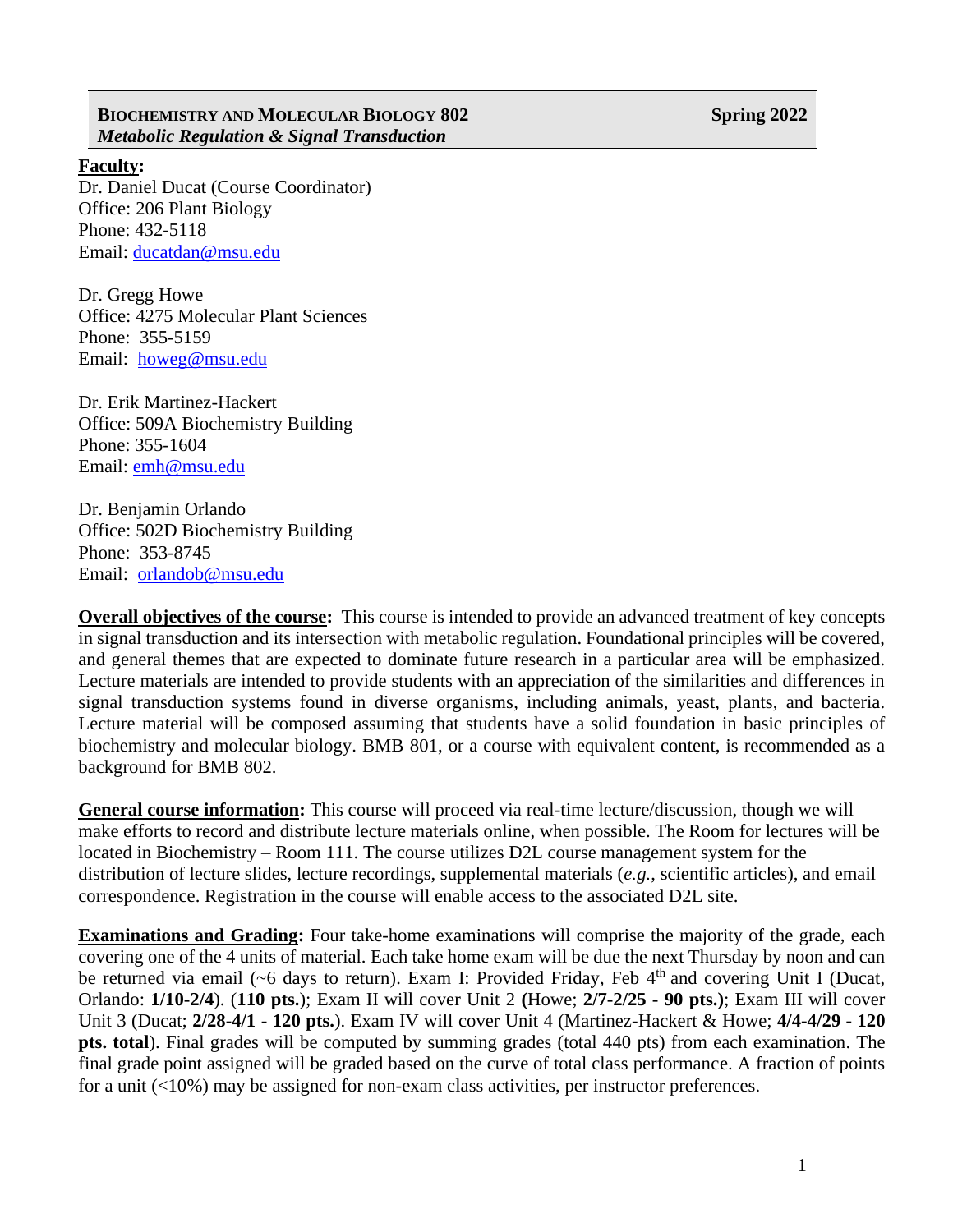**Ethics policy regarding take-home examinations:** Take home exams are fully open book and open notes. Take home exams will also permit use of online resources, indeed, some exam material may require online resources and an internet connection. As such, these exams require students to abide by academic and scientific ethical standards. *All answers for take-home exams must be solely the effort of the individual student.* All consulting and collaboration with other members of the class, former students, or scientific colleagues more generally, is strictly prohibited. While some examination materials may encourage referencing to published scientific articles, written responses for questions should be original work of the individual student. If a student wishes to quote text from a published scientific work, the article should be properly cited, and the relevant text should be clearly marked. Evidence that a student has failed to meet one of these criteria will be treated as academic dishonesty and/or plagiarism and will result in reduced grades, official sanctions, and/or administrative actions.

## **BIOCHEMISTRY 802 Spring 2022**

*Metabolic Regulation & Signal Transduction* Instructors: Ducat, Howe, Martinez-Hackert, Orlando Lecture Room: Biochemistry Room 111

| <b>Date</b>          | <b>Instructor</b> | <b>Topic</b>                                                                        |
|----------------------|-------------------|-------------------------------------------------------------------------------------|
|                      |                   | <b>UNIT I</b>                                                                       |
| 1/10<br>M            | <b>Ducat</b>      | <b>Class Objectives &amp; Course Overview</b>                                       |
| W<br>1/12            | <b>Ducat</b>      | <b>Common Themes of Signal Transduction</b>                                         |
| 1/14<br>F            | <b>Ducat</b>      | <b>Physical features of lipid membranes</b>                                         |
| M 1/17               | ----              | Martin Luther King, Jr. Day - no classes                                            |
| W <sub>1/19</sub>    | <b>Ducat</b>      | <b>Classes of Lipids and Signaling Lipids</b>                                       |
| 1/21<br>F            | <b>Ducat</b>      | <b>Membrane proteins and receptors</b>                                              |
| M 1/24               | <b>Ducat</b>      | Journal Club: Membranes and/or Transmembrane Receptor Structure                     |
| W 1/26               | Orlando           | <b>Eicosanoid signaling</b>                                                         |
| 1/28<br>$\mathbf{F}$ | Orlando           | <b>Endocannabinoid signaling</b>                                                    |
| 1/31<br>M            | <b>Orlando</b>    | Lipid signaling in bacteria                                                         |
| W<br>2/2             | <b>Orlando</b>    | <b>Scaffolding proteins</b>                                                         |
| 2/4<br>F             | <b>Orlando</b>    | <b>Protein structure methods</b>                                                    |
|                      |                   |                                                                                     |
| <b>First Exam</b>    |                   | Take home exam due Thursday, February 10 -- by noon (covering 1/10 - 2/54 material) |
|                      |                   | <b>UNIT II</b>                                                                      |
| $M$ 2/7              | <b>Howe</b>       | <b>Ligand-receptor interactions</b>                                                 |
| W <sub>2/9</sub>     | <b>Howe</b>       | G protein-coupled receptors I                                                       |
| 2/11<br>F            | Howe              | G protein-coupled receptors II                                                      |
| $M$ 2/14             | Howe              | Structure and function of trimeric G proteins I                                     |
| W 2/16               | Howe              | <b>Structure and function of trimeric G proteins II</b>                             |
| 2/18<br>F            | <b>Howe</b>       | <b>Regulation of G protein signaling I</b>                                          |
| M 2/21               | <b>Howe</b>       | <b>Regulation of G protein signaling II</b>                                         |
| W 2/23               | <b>Howe</b>       | <b>Nuclear receptors</b>                                                            |
| 2/25<br>F            | Howe              | <b>NK-kB</b> signaling                                                              |
|                      |                   |                                                                                     |
|                      |                   |                                                                                     |
|                      |                   |                                                                                     |
|                      |                   |                                                                                     |